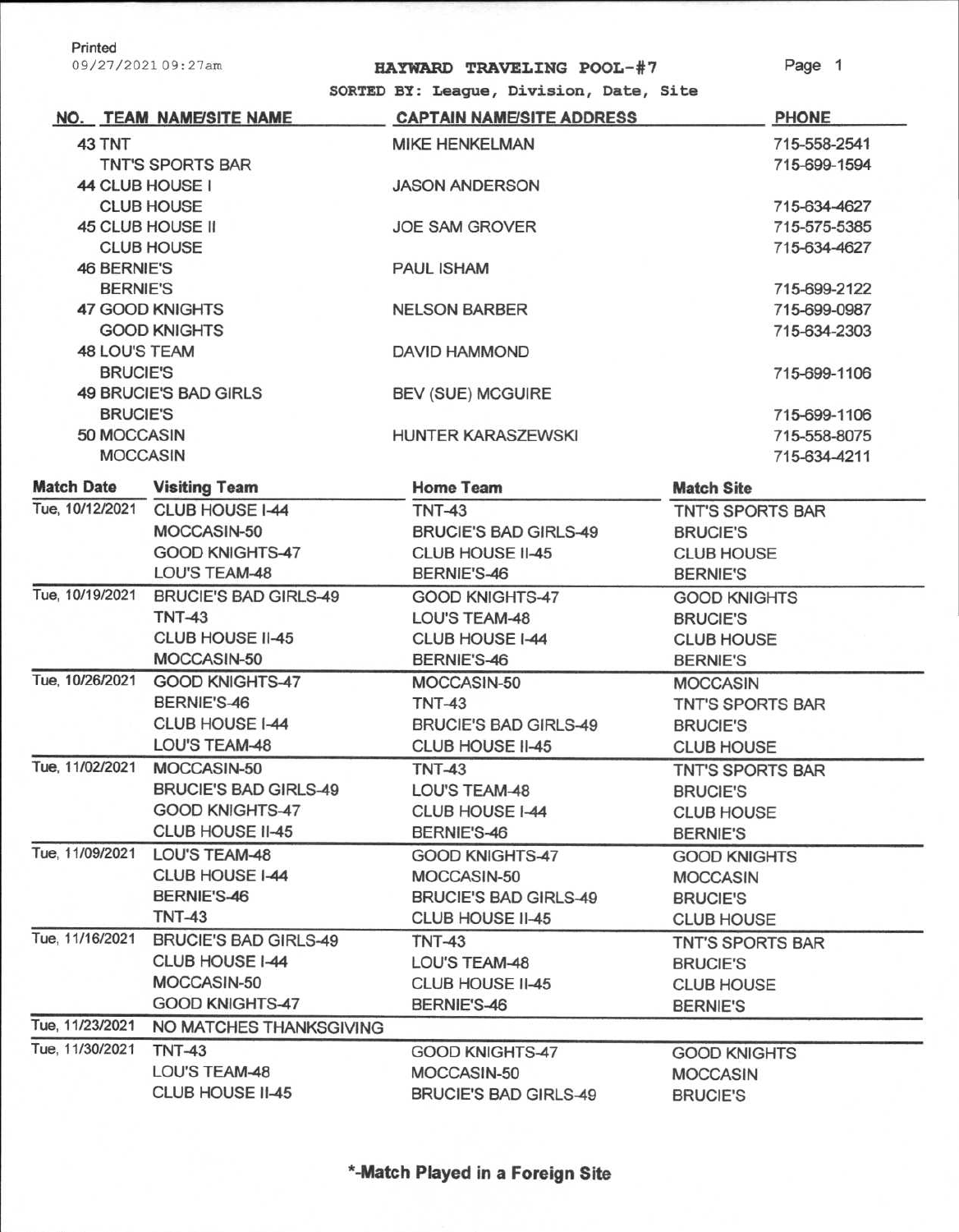## 09/27/202109:27am **HAYWARD TRAVELING POOL—#7**

Page 2

**SORTED BY: League, Division, Date, Site** 

| Tue, 11/30/2021<br>BERNIE'S-46<br>CLUB HOUSE I-44<br><b>CLUB HOUSE</b><br>Tue, 12/07/2021<br>CLUB HOUSE II-45<br><b>GOOD KNIGHTS-47</b><br><b>GOOD KNIGHTS</b><br><b>BRUCIE'S BAD GIRLS-49</b><br>MOCCASIN-50<br><b>MOCCASIN</b><br>BERNIE'S-46<br>LOU'S TEAM-48<br><b>BRUCIE'S</b><br><b>TNT-43</b><br>CLUB HOUSE I-44<br><b>CLUB HOUSE</b><br>Tue, 12/14/2021<br>BERNIE'S-46<br>MOCCASIN-50<br><b>MOCCASIN</b><br><b>LOU'S TEAM-48</b><br><b>TNT-43</b><br><b>TNT'S SPORTS BAR</b><br>GOOD KNIGHTS-47<br><b>BRUCIE'S BAD GIRLS-49</b><br><b>BRUCIE'S</b><br>CLUB HOUSE I-44<br>CLUB HOUSE II-45<br><b>CLUB HOUSE</b><br>Tue, 12/21/2021<br><b>NO MATCHES XMAS</b><br>Tue, 12/28/2021<br>NO MATCHES NEW YEARS<br>Tue, 01/04/2022<br>MOCCASIN-50<br>GOOD KNIGHTS-47<br><b>GOOD KNIGHTS</b><br>CLUB HOUSE II-45<br>LOU'S TEAM-48<br><b>BRUCIE'S</b><br><b>BRUCIE'S BAD GIRLS-49</b><br>CLUB HOUSE I-44<br><b>CLUB HOUSE</b><br><b>TNT-43</b><br>BERNIE'S-46<br><b>BERNIE'S</b><br>Tue, 01/11/2022<br>CLUB HOUSE I-44<br>GOOD KNIGHTS-47<br><b>GOOD KNIGHTS</b><br><b>TNT-43</b><br>MOCCASIN-50<br><b>MOCCASIN</b><br>LOU'S TEAM-48<br><b>BRUCIE'S BAD GIRLS-49</b><br><b>BRUCIE'S</b><br>BERNIE'S-46<br>CLUB HOUSE II-45<br><b>CLUB HOUSE</b><br>Tue, 01/18/2022<br>CLUB HOUSE II-45<br><b>TNT-43</b><br><b>TNT'S SPORTS BAR</b><br>GOOD KNIGHTS-47<br><b>LOU'S TEAM-48</b><br><b>BRUCIE'S</b><br>MOCCASIN-50<br>CLUB HOUSE I-44<br><b>CLUB HOUSE</b><br><b>BRUCIE'S BAD GIRLS-49</b><br>BERNIE'S-46<br><b>BERNIE'S</b><br>Tue, 01/25/2022 BERNIE'S-46<br><b>GOOD KNIGHTS-47</b><br><b>GOOD KNIGHTS</b><br>CLUB HOUSE II-45<br>MOCCASIN-50<br><b>MOCCASIN</b><br><b>TNT-43</b><br><b>BRUCIE'S BAD GIRLS-49</b><br><b>BRUCIE'S</b><br>LOU'S TEAM-48<br>CLUB HOUSE 1-44<br><b>CLUB HOUSE</b><br>Tue, 02/01/2022<br><b>GOOD KNIGHTS-47</b><br><b>TNT-43</b><br><b>TNT'S SPORTS BAR</b><br>MOCCASIN-50<br>LOU'S TEAM-48<br><b>BRUCIE'S</b><br><b>BRUCIE'S BAD GIRLS-49</b><br>CLUB HOUSE II-45<br><b>CLUB HOUSE</b><br>CLUB HOUSE I-44<br>BERNIE'S-46<br><b>BERNIE'S</b><br>Tue, 02/08/2022<br>CLUB HOUSE I-44<br><b>TNT-43</b><br>TNT'S SPORTS BAR<br>MOCCASIN-50<br><b>BRUCIE'S BAD GIRLS-49</b><br><b>BRUCIE'S</b><br><b>GOOD KNIGHTS-47</b><br>CLUB HOUSE II-45<br><b>CLUB HOUSE</b><br>LOU'S TEAM-48<br>BERNIE'S-46<br><b>BERNIE'S</b><br><b>BRUCIE'S BAD GIRLS-49</b><br>GOOD KNIGHTS-47<br><b>GOOD KNIGHTS</b><br><b>TNT-43</b><br>LOU'S TEAM-48<br><b>BRUCIE'S</b><br>CLUB HOUSE II-45<br>CLUB HOUSE 1-44<br><b>CLUB HOUSE</b><br>MOCCASIN-50<br>BERNIE'S-46<br><b>BERNIE'S</b><br><b>GOOD KNIGHTS-47</b><br>MOCCASIN-50<br><b>MOCCASIN</b><br>BERNIE'S-46<br><b>TNT-43</b><br>TNT'S SPORTS BAR<br>CLUB HOUSE I-44<br><b>BRUCIE'S BAD GIRLS-49</b><br><b>BRUCIE'S</b><br>LOU'S TEAM-48<br>CLUB HOUSE II-45<br><b>CLUB HOUSE</b> | <b>Match Date</b> | <b>Visiting Team</b> | <b>Home Team</b> | <b>Match Site</b> |
|------------------------------------------------------------------------------------------------------------------------------------------------------------------------------------------------------------------------------------------------------------------------------------------------------------------------------------------------------------------------------------------------------------------------------------------------------------------------------------------------------------------------------------------------------------------------------------------------------------------------------------------------------------------------------------------------------------------------------------------------------------------------------------------------------------------------------------------------------------------------------------------------------------------------------------------------------------------------------------------------------------------------------------------------------------------------------------------------------------------------------------------------------------------------------------------------------------------------------------------------------------------------------------------------------------------------------------------------------------------------------------------------------------------------------------------------------------------------------------------------------------------------------------------------------------------------------------------------------------------------------------------------------------------------------------------------------------------------------------------------------------------------------------------------------------------------------------------------------------------------------------------------------------------------------------------------------------------------------------------------------------------------------------------------------------------------------------------------------------------------------------------------------------------------------------------------------------------------------------------------------------------------------------------------------------------------------------------------------------------------------------------------------------------------------------------------------------------------------------------------------------------------------------------------------------------------------------------------------------------------------------------------------------------------------------------------------------------------------------------------------------------------------------------------------------------------------------|-------------------|----------------------|------------------|-------------------|
|                                                                                                                                                                                                                                                                                                                                                                                                                                                                                                                                                                                                                                                                                                                                                                                                                                                                                                                                                                                                                                                                                                                                                                                                                                                                                                                                                                                                                                                                                                                                                                                                                                                                                                                                                                                                                                                                                                                                                                                                                                                                                                                                                                                                                                                                                                                                                                                                                                                                                                                                                                                                                                                                                                                                                                                                                                    |                   |                      |                  |                   |
|                                                                                                                                                                                                                                                                                                                                                                                                                                                                                                                                                                                                                                                                                                                                                                                                                                                                                                                                                                                                                                                                                                                                                                                                                                                                                                                                                                                                                                                                                                                                                                                                                                                                                                                                                                                                                                                                                                                                                                                                                                                                                                                                                                                                                                                                                                                                                                                                                                                                                                                                                                                                                                                                                                                                                                                                                                    |                   |                      |                  |                   |
|                                                                                                                                                                                                                                                                                                                                                                                                                                                                                                                                                                                                                                                                                                                                                                                                                                                                                                                                                                                                                                                                                                                                                                                                                                                                                                                                                                                                                                                                                                                                                                                                                                                                                                                                                                                                                                                                                                                                                                                                                                                                                                                                                                                                                                                                                                                                                                                                                                                                                                                                                                                                                                                                                                                                                                                                                                    |                   |                      |                  |                   |
|                                                                                                                                                                                                                                                                                                                                                                                                                                                                                                                                                                                                                                                                                                                                                                                                                                                                                                                                                                                                                                                                                                                                                                                                                                                                                                                                                                                                                                                                                                                                                                                                                                                                                                                                                                                                                                                                                                                                                                                                                                                                                                                                                                                                                                                                                                                                                                                                                                                                                                                                                                                                                                                                                                                                                                                                                                    |                   |                      |                  |                   |
|                                                                                                                                                                                                                                                                                                                                                                                                                                                                                                                                                                                                                                                                                                                                                                                                                                                                                                                                                                                                                                                                                                                                                                                                                                                                                                                                                                                                                                                                                                                                                                                                                                                                                                                                                                                                                                                                                                                                                                                                                                                                                                                                                                                                                                                                                                                                                                                                                                                                                                                                                                                                                                                                                                                                                                                                                                    |                   |                      |                  |                   |
|                                                                                                                                                                                                                                                                                                                                                                                                                                                                                                                                                                                                                                                                                                                                                                                                                                                                                                                                                                                                                                                                                                                                                                                                                                                                                                                                                                                                                                                                                                                                                                                                                                                                                                                                                                                                                                                                                                                                                                                                                                                                                                                                                                                                                                                                                                                                                                                                                                                                                                                                                                                                                                                                                                                                                                                                                                    |                   |                      |                  |                   |
|                                                                                                                                                                                                                                                                                                                                                                                                                                                                                                                                                                                                                                                                                                                                                                                                                                                                                                                                                                                                                                                                                                                                                                                                                                                                                                                                                                                                                                                                                                                                                                                                                                                                                                                                                                                                                                                                                                                                                                                                                                                                                                                                                                                                                                                                                                                                                                                                                                                                                                                                                                                                                                                                                                                                                                                                                                    |                   |                      |                  |                   |
|                                                                                                                                                                                                                                                                                                                                                                                                                                                                                                                                                                                                                                                                                                                                                                                                                                                                                                                                                                                                                                                                                                                                                                                                                                                                                                                                                                                                                                                                                                                                                                                                                                                                                                                                                                                                                                                                                                                                                                                                                                                                                                                                                                                                                                                                                                                                                                                                                                                                                                                                                                                                                                                                                                                                                                                                                                    |                   |                      |                  |                   |
|                                                                                                                                                                                                                                                                                                                                                                                                                                                                                                                                                                                                                                                                                                                                                                                                                                                                                                                                                                                                                                                                                                                                                                                                                                                                                                                                                                                                                                                                                                                                                                                                                                                                                                                                                                                                                                                                                                                                                                                                                                                                                                                                                                                                                                                                                                                                                                                                                                                                                                                                                                                                                                                                                                                                                                                                                                    |                   |                      |                  |                   |
|                                                                                                                                                                                                                                                                                                                                                                                                                                                                                                                                                                                                                                                                                                                                                                                                                                                                                                                                                                                                                                                                                                                                                                                                                                                                                                                                                                                                                                                                                                                                                                                                                                                                                                                                                                                                                                                                                                                                                                                                                                                                                                                                                                                                                                                                                                                                                                                                                                                                                                                                                                                                                                                                                                                                                                                                                                    |                   |                      |                  |                   |
|                                                                                                                                                                                                                                                                                                                                                                                                                                                                                                                                                                                                                                                                                                                                                                                                                                                                                                                                                                                                                                                                                                                                                                                                                                                                                                                                                                                                                                                                                                                                                                                                                                                                                                                                                                                                                                                                                                                                                                                                                                                                                                                                                                                                                                                                                                                                                                                                                                                                                                                                                                                                                                                                                                                                                                                                                                    |                   |                      |                  |                   |
|                                                                                                                                                                                                                                                                                                                                                                                                                                                                                                                                                                                                                                                                                                                                                                                                                                                                                                                                                                                                                                                                                                                                                                                                                                                                                                                                                                                                                                                                                                                                                                                                                                                                                                                                                                                                                                                                                                                                                                                                                                                                                                                                                                                                                                                                                                                                                                                                                                                                                                                                                                                                                                                                                                                                                                                                                                    |                   |                      |                  |                   |
|                                                                                                                                                                                                                                                                                                                                                                                                                                                                                                                                                                                                                                                                                                                                                                                                                                                                                                                                                                                                                                                                                                                                                                                                                                                                                                                                                                                                                                                                                                                                                                                                                                                                                                                                                                                                                                                                                                                                                                                                                                                                                                                                                                                                                                                                                                                                                                                                                                                                                                                                                                                                                                                                                                                                                                                                                                    |                   |                      |                  |                   |
|                                                                                                                                                                                                                                                                                                                                                                                                                                                                                                                                                                                                                                                                                                                                                                                                                                                                                                                                                                                                                                                                                                                                                                                                                                                                                                                                                                                                                                                                                                                                                                                                                                                                                                                                                                                                                                                                                                                                                                                                                                                                                                                                                                                                                                                                                                                                                                                                                                                                                                                                                                                                                                                                                                                                                                                                                                    |                   |                      |                  |                   |
|                                                                                                                                                                                                                                                                                                                                                                                                                                                                                                                                                                                                                                                                                                                                                                                                                                                                                                                                                                                                                                                                                                                                                                                                                                                                                                                                                                                                                                                                                                                                                                                                                                                                                                                                                                                                                                                                                                                                                                                                                                                                                                                                                                                                                                                                                                                                                                                                                                                                                                                                                                                                                                                                                                                                                                                                                                    |                   |                      |                  |                   |
|                                                                                                                                                                                                                                                                                                                                                                                                                                                                                                                                                                                                                                                                                                                                                                                                                                                                                                                                                                                                                                                                                                                                                                                                                                                                                                                                                                                                                                                                                                                                                                                                                                                                                                                                                                                                                                                                                                                                                                                                                                                                                                                                                                                                                                                                                                                                                                                                                                                                                                                                                                                                                                                                                                                                                                                                                                    |                   |                      |                  |                   |
|                                                                                                                                                                                                                                                                                                                                                                                                                                                                                                                                                                                                                                                                                                                                                                                                                                                                                                                                                                                                                                                                                                                                                                                                                                                                                                                                                                                                                                                                                                                                                                                                                                                                                                                                                                                                                                                                                                                                                                                                                                                                                                                                                                                                                                                                                                                                                                                                                                                                                                                                                                                                                                                                                                                                                                                                                                    |                   |                      |                  |                   |
|                                                                                                                                                                                                                                                                                                                                                                                                                                                                                                                                                                                                                                                                                                                                                                                                                                                                                                                                                                                                                                                                                                                                                                                                                                                                                                                                                                                                                                                                                                                                                                                                                                                                                                                                                                                                                                                                                                                                                                                                                                                                                                                                                                                                                                                                                                                                                                                                                                                                                                                                                                                                                                                                                                                                                                                                                                    |                   |                      |                  |                   |
|                                                                                                                                                                                                                                                                                                                                                                                                                                                                                                                                                                                                                                                                                                                                                                                                                                                                                                                                                                                                                                                                                                                                                                                                                                                                                                                                                                                                                                                                                                                                                                                                                                                                                                                                                                                                                                                                                                                                                                                                                                                                                                                                                                                                                                                                                                                                                                                                                                                                                                                                                                                                                                                                                                                                                                                                                                    |                   |                      |                  |                   |
|                                                                                                                                                                                                                                                                                                                                                                                                                                                                                                                                                                                                                                                                                                                                                                                                                                                                                                                                                                                                                                                                                                                                                                                                                                                                                                                                                                                                                                                                                                                                                                                                                                                                                                                                                                                                                                                                                                                                                                                                                                                                                                                                                                                                                                                                                                                                                                                                                                                                                                                                                                                                                                                                                                                                                                                                                                    |                   |                      |                  |                   |
|                                                                                                                                                                                                                                                                                                                                                                                                                                                                                                                                                                                                                                                                                                                                                                                                                                                                                                                                                                                                                                                                                                                                                                                                                                                                                                                                                                                                                                                                                                                                                                                                                                                                                                                                                                                                                                                                                                                                                                                                                                                                                                                                                                                                                                                                                                                                                                                                                                                                                                                                                                                                                                                                                                                                                                                                                                    |                   |                      |                  |                   |
|                                                                                                                                                                                                                                                                                                                                                                                                                                                                                                                                                                                                                                                                                                                                                                                                                                                                                                                                                                                                                                                                                                                                                                                                                                                                                                                                                                                                                                                                                                                                                                                                                                                                                                                                                                                                                                                                                                                                                                                                                                                                                                                                                                                                                                                                                                                                                                                                                                                                                                                                                                                                                                                                                                                                                                                                                                    |                   |                      |                  |                   |
|                                                                                                                                                                                                                                                                                                                                                                                                                                                                                                                                                                                                                                                                                                                                                                                                                                                                                                                                                                                                                                                                                                                                                                                                                                                                                                                                                                                                                                                                                                                                                                                                                                                                                                                                                                                                                                                                                                                                                                                                                                                                                                                                                                                                                                                                                                                                                                                                                                                                                                                                                                                                                                                                                                                                                                                                                                    |                   |                      |                  |                   |
|                                                                                                                                                                                                                                                                                                                                                                                                                                                                                                                                                                                                                                                                                                                                                                                                                                                                                                                                                                                                                                                                                                                                                                                                                                                                                                                                                                                                                                                                                                                                                                                                                                                                                                                                                                                                                                                                                                                                                                                                                                                                                                                                                                                                                                                                                                                                                                                                                                                                                                                                                                                                                                                                                                                                                                                                                                    |                   |                      |                  |                   |
|                                                                                                                                                                                                                                                                                                                                                                                                                                                                                                                                                                                                                                                                                                                                                                                                                                                                                                                                                                                                                                                                                                                                                                                                                                                                                                                                                                                                                                                                                                                                                                                                                                                                                                                                                                                                                                                                                                                                                                                                                                                                                                                                                                                                                                                                                                                                                                                                                                                                                                                                                                                                                                                                                                                                                                                                                                    |                   |                      |                  |                   |
|                                                                                                                                                                                                                                                                                                                                                                                                                                                                                                                                                                                                                                                                                                                                                                                                                                                                                                                                                                                                                                                                                                                                                                                                                                                                                                                                                                                                                                                                                                                                                                                                                                                                                                                                                                                                                                                                                                                                                                                                                                                                                                                                                                                                                                                                                                                                                                                                                                                                                                                                                                                                                                                                                                                                                                                                                                    |                   |                      |                  |                   |
|                                                                                                                                                                                                                                                                                                                                                                                                                                                                                                                                                                                                                                                                                                                                                                                                                                                                                                                                                                                                                                                                                                                                                                                                                                                                                                                                                                                                                                                                                                                                                                                                                                                                                                                                                                                                                                                                                                                                                                                                                                                                                                                                                                                                                                                                                                                                                                                                                                                                                                                                                                                                                                                                                                                                                                                                                                    |                   |                      |                  |                   |
|                                                                                                                                                                                                                                                                                                                                                                                                                                                                                                                                                                                                                                                                                                                                                                                                                                                                                                                                                                                                                                                                                                                                                                                                                                                                                                                                                                                                                                                                                                                                                                                                                                                                                                                                                                                                                                                                                                                                                                                                                                                                                                                                                                                                                                                                                                                                                                                                                                                                                                                                                                                                                                                                                                                                                                                                                                    |                   |                      |                  |                   |
|                                                                                                                                                                                                                                                                                                                                                                                                                                                                                                                                                                                                                                                                                                                                                                                                                                                                                                                                                                                                                                                                                                                                                                                                                                                                                                                                                                                                                                                                                                                                                                                                                                                                                                                                                                                                                                                                                                                                                                                                                                                                                                                                                                                                                                                                                                                                                                                                                                                                                                                                                                                                                                                                                                                                                                                                                                    |                   |                      |                  |                   |
|                                                                                                                                                                                                                                                                                                                                                                                                                                                                                                                                                                                                                                                                                                                                                                                                                                                                                                                                                                                                                                                                                                                                                                                                                                                                                                                                                                                                                                                                                                                                                                                                                                                                                                                                                                                                                                                                                                                                                                                                                                                                                                                                                                                                                                                                                                                                                                                                                                                                                                                                                                                                                                                                                                                                                                                                                                    |                   |                      |                  |                   |
|                                                                                                                                                                                                                                                                                                                                                                                                                                                                                                                                                                                                                                                                                                                                                                                                                                                                                                                                                                                                                                                                                                                                                                                                                                                                                                                                                                                                                                                                                                                                                                                                                                                                                                                                                                                                                                                                                                                                                                                                                                                                                                                                                                                                                                                                                                                                                                                                                                                                                                                                                                                                                                                                                                                                                                                                                                    |                   |                      |                  |                   |
|                                                                                                                                                                                                                                                                                                                                                                                                                                                                                                                                                                                                                                                                                                                                                                                                                                                                                                                                                                                                                                                                                                                                                                                                                                                                                                                                                                                                                                                                                                                                                                                                                                                                                                                                                                                                                                                                                                                                                                                                                                                                                                                                                                                                                                                                                                                                                                                                                                                                                                                                                                                                                                                                                                                                                                                                                                    |                   |                      |                  |                   |
|                                                                                                                                                                                                                                                                                                                                                                                                                                                                                                                                                                                                                                                                                                                                                                                                                                                                                                                                                                                                                                                                                                                                                                                                                                                                                                                                                                                                                                                                                                                                                                                                                                                                                                                                                                                                                                                                                                                                                                                                                                                                                                                                                                                                                                                                                                                                                                                                                                                                                                                                                                                                                                                                                                                                                                                                                                    |                   |                      |                  |                   |
|                                                                                                                                                                                                                                                                                                                                                                                                                                                                                                                                                                                                                                                                                                                                                                                                                                                                                                                                                                                                                                                                                                                                                                                                                                                                                                                                                                                                                                                                                                                                                                                                                                                                                                                                                                                                                                                                                                                                                                                                                                                                                                                                                                                                                                                                                                                                                                                                                                                                                                                                                                                                                                                                                                                                                                                                                                    |                   |                      |                  |                   |
|                                                                                                                                                                                                                                                                                                                                                                                                                                                                                                                                                                                                                                                                                                                                                                                                                                                                                                                                                                                                                                                                                                                                                                                                                                                                                                                                                                                                                                                                                                                                                                                                                                                                                                                                                                                                                                                                                                                                                                                                                                                                                                                                                                                                                                                                                                                                                                                                                                                                                                                                                                                                                                                                                                                                                                                                                                    |                   |                      |                  |                   |
|                                                                                                                                                                                                                                                                                                                                                                                                                                                                                                                                                                                                                                                                                                                                                                                                                                                                                                                                                                                                                                                                                                                                                                                                                                                                                                                                                                                                                                                                                                                                                                                                                                                                                                                                                                                                                                                                                                                                                                                                                                                                                                                                                                                                                                                                                                                                                                                                                                                                                                                                                                                                                                                                                                                                                                                                                                    | Tue, 02/15/2022   |                      |                  |                   |
|                                                                                                                                                                                                                                                                                                                                                                                                                                                                                                                                                                                                                                                                                                                                                                                                                                                                                                                                                                                                                                                                                                                                                                                                                                                                                                                                                                                                                                                                                                                                                                                                                                                                                                                                                                                                                                                                                                                                                                                                                                                                                                                                                                                                                                                                                                                                                                                                                                                                                                                                                                                                                                                                                                                                                                                                                                    |                   |                      |                  |                   |
|                                                                                                                                                                                                                                                                                                                                                                                                                                                                                                                                                                                                                                                                                                                                                                                                                                                                                                                                                                                                                                                                                                                                                                                                                                                                                                                                                                                                                                                                                                                                                                                                                                                                                                                                                                                                                                                                                                                                                                                                                                                                                                                                                                                                                                                                                                                                                                                                                                                                                                                                                                                                                                                                                                                                                                                                                                    |                   |                      |                  |                   |
|                                                                                                                                                                                                                                                                                                                                                                                                                                                                                                                                                                                                                                                                                                                                                                                                                                                                                                                                                                                                                                                                                                                                                                                                                                                                                                                                                                                                                                                                                                                                                                                                                                                                                                                                                                                                                                                                                                                                                                                                                                                                                                                                                                                                                                                                                                                                                                                                                                                                                                                                                                                                                                                                                                                                                                                                                                    |                   |                      |                  |                   |
|                                                                                                                                                                                                                                                                                                                                                                                                                                                                                                                                                                                                                                                                                                                                                                                                                                                                                                                                                                                                                                                                                                                                                                                                                                                                                                                                                                                                                                                                                                                                                                                                                                                                                                                                                                                                                                                                                                                                                                                                                                                                                                                                                                                                                                                                                                                                                                                                                                                                                                                                                                                                                                                                                                                                                                                                                                    | Tue, 02/22/2022   |                      |                  |                   |
|                                                                                                                                                                                                                                                                                                                                                                                                                                                                                                                                                                                                                                                                                                                                                                                                                                                                                                                                                                                                                                                                                                                                                                                                                                                                                                                                                                                                                                                                                                                                                                                                                                                                                                                                                                                                                                                                                                                                                                                                                                                                                                                                                                                                                                                                                                                                                                                                                                                                                                                                                                                                                                                                                                                                                                                                                                    |                   |                      |                  |                   |
|                                                                                                                                                                                                                                                                                                                                                                                                                                                                                                                                                                                                                                                                                                                                                                                                                                                                                                                                                                                                                                                                                                                                                                                                                                                                                                                                                                                                                                                                                                                                                                                                                                                                                                                                                                                                                                                                                                                                                                                                                                                                                                                                                                                                                                                                                                                                                                                                                                                                                                                                                                                                                                                                                                                                                                                                                                    |                   |                      |                  |                   |
|                                                                                                                                                                                                                                                                                                                                                                                                                                                                                                                                                                                                                                                                                                                                                                                                                                                                                                                                                                                                                                                                                                                                                                                                                                                                                                                                                                                                                                                                                                                                                                                                                                                                                                                                                                                                                                                                                                                                                                                                                                                                                                                                                                                                                                                                                                                                                                                                                                                                                                                                                                                                                                                                                                                                                                                                                                    |                   |                      |                  |                   |
|                                                                                                                                                                                                                                                                                                                                                                                                                                                                                                                                                                                                                                                                                                                                                                                                                                                                                                                                                                                                                                                                                                                                                                                                                                                                                                                                                                                                                                                                                                                                                                                                                                                                                                                                                                                                                                                                                                                                                                                                                                                                                                                                                                                                                                                                                                                                                                                                                                                                                                                                                                                                                                                                                                                                                                                                                                    | Tue, 03/01/2022   | MOCCASIN-50          | <b>TNT-43</b>    | TNT'S SPORTS BAR  |